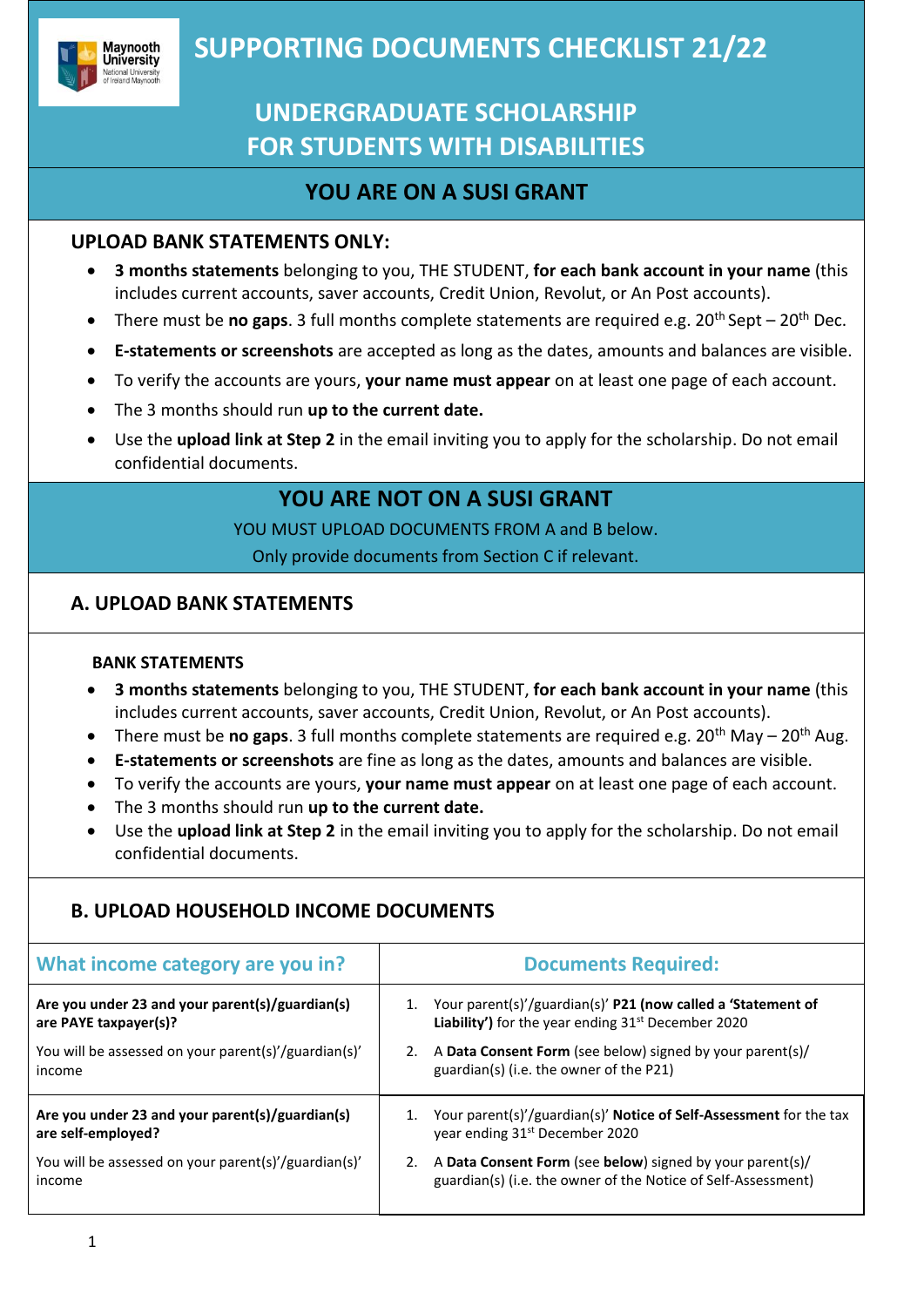| What income category are you in?                                                                                            | <b>Documents Required:</b>                                                                                                                                                    |  |
|-----------------------------------------------------------------------------------------------------------------------------|-------------------------------------------------------------------------------------------------------------------------------------------------------------------------------|--|
| Are you under 23 and living independently from<br>your parent(s)/guardian(s) and with no financial<br>assistance from them? | Your own P21 (Statement of Liability) or Notice of Self-<br>1.<br>Assessment or Social Welfare Balancing Statement for the full<br>year ending 31 <sup>st</sup> December 2020 |  |
| You will be assessed based on your own household<br>income                                                                  | 2. Proof of mortgage or a signed lease or proof of rental dated<br>October of the year prior to entry to university or earlier                                                |  |
| Note: If you are having difficulty providing these<br>documents please contact student.budget@mu.ie                         | A current utility bill at the rental address (a mobile phone bill is<br>3.<br>not acceptable).                                                                                |  |
| Are you over 23 and living with your<br>parent(s)/guardian(s) and your                                                      | Your parent(s)'/guardian(s)' P21 (now called a 'Statement of<br>1.<br>Liability') for the year ending 31 <sup>st</sup> December 2020                                          |  |
| parent(s)/guardian(s) are PAYE taxpayer(s)?<br>You will be assessed on your parent(s)'/guardian(s)'<br>income               | A Data Consent Form (see below) signed by your<br>2.<br>parent(s)/guardian(s) (i.e. the owner of the P21).                                                                    |  |
| Are you over 23 and living with your<br>parent(s)/guardian(s) and your                                                      | Your parent(s)'/guardian(s)' Notice of Self-Assessment for the tax<br>1.<br>year ending 31 <sup>st</sup> December 2020                                                        |  |
| parent(s)/guardian(s) are self-employed?<br>You will be assessed on your parent(s)'/guardian(s)'<br>income                  | A Data Consent Form (see below) signed by your<br>2.<br>parent(s)/guardian(s) (i.e. the owner of the Notice of Self-<br>Assessment)                                           |  |
| Are you over 23 and living with your<br>parent(s)/guardians(s) and your                                                     | Your parent(s)'/guardian(s)' Social Welfare Balancing Statement<br>1.<br>for the full year ending 31 <sup>st</sup> December 2020                                              |  |
| parent(s)/guardian(s) are receiving a Social Welfare<br>payment?                                                            | A Data Consent Form (see below) signed by your<br>2.<br>parent(s)/guardian(s) (i.e. the owner of the SW Balancing                                                             |  |
| You will be assessed on your parent(s)'/guardian(s)'<br>income                                                              | Statement)                                                                                                                                                                    |  |
| Are you over 23 and living independently and you<br>and/or your partner are PAYE taxpayer(s)?                               | 1. Your and/or your partner's P21 (now called a 'Statement of<br>Liability) for the year ending 31 <sup>st</sup> December 2020                                                |  |
| You will be assessed based on your own household<br>income.                                                                 | A Data Consent Form signed by your partner (i.e. the owner of the<br>2.<br>P21), if relevant - see below.                                                                     |  |
|                                                                                                                             | Proof of mortgage or a signed lease dated October of the year<br>3.<br>prior to entry to university                                                                           |  |
|                                                                                                                             | A current utility bill at the rental address (a mobile phone bill is<br>4.<br>not acceptable).                                                                                |  |
| Are you over 23 and living independently and you<br>and/or your partner are self-employed?                                  | Your and/ or your partner's Notice of Self-Assessment for the year<br>1.<br>ending 31st December 2020                                                                         |  |
| You will be assessed based on your own household<br>income.                                                                 | A Data Consent Form signed by your partner (i.e. the owner of the<br>2.<br>Notice of Self-Assessment), if relevant - see below.                                               |  |
|                                                                                                                             | Proof of mortgage or a signed lease dated October of the year<br>3.<br>prior to entry to university                                                                           |  |
|                                                                                                                             | A current utility bill at the rental address (a mobile phone bill is<br>4.<br>not acceptable).                                                                                |  |
| Are you over 23 and living independently and you<br>and/or your partner are receiving a Social Welfare                      | Your and/ or your partner's Social Welfare Balancing Statement<br>1.<br>for the full year ending 31 <sup>st</sup> December 2020                                               |  |
| Payment?<br>You will be assessed based on your own household<br>income.                                                     | 2. A Data Consent Form signed by your partner (i.e. the owner of the<br>SW Balancing Statement), if relevant - see below.                                                     |  |
|                                                                                                                             | Proof of mortgage or a signed lease dated October of the year<br>3.<br>prior to entry to university                                                                           |  |
|                                                                                                                             | A current utility bill at the rental address (a mobile phone bill is<br>4.<br>not acceptable).                                                                                |  |
| C. UPLOAD ONLY IF YOU ARE A STUDENT PARENT AND NOT ON A SUSI GRANT                                                          |                                                                                                                                                                               |  |
| C Are vou a student who has children (of your                                                                               | Please provide Birth Certificates for all children of your own who are                                                                                                        |  |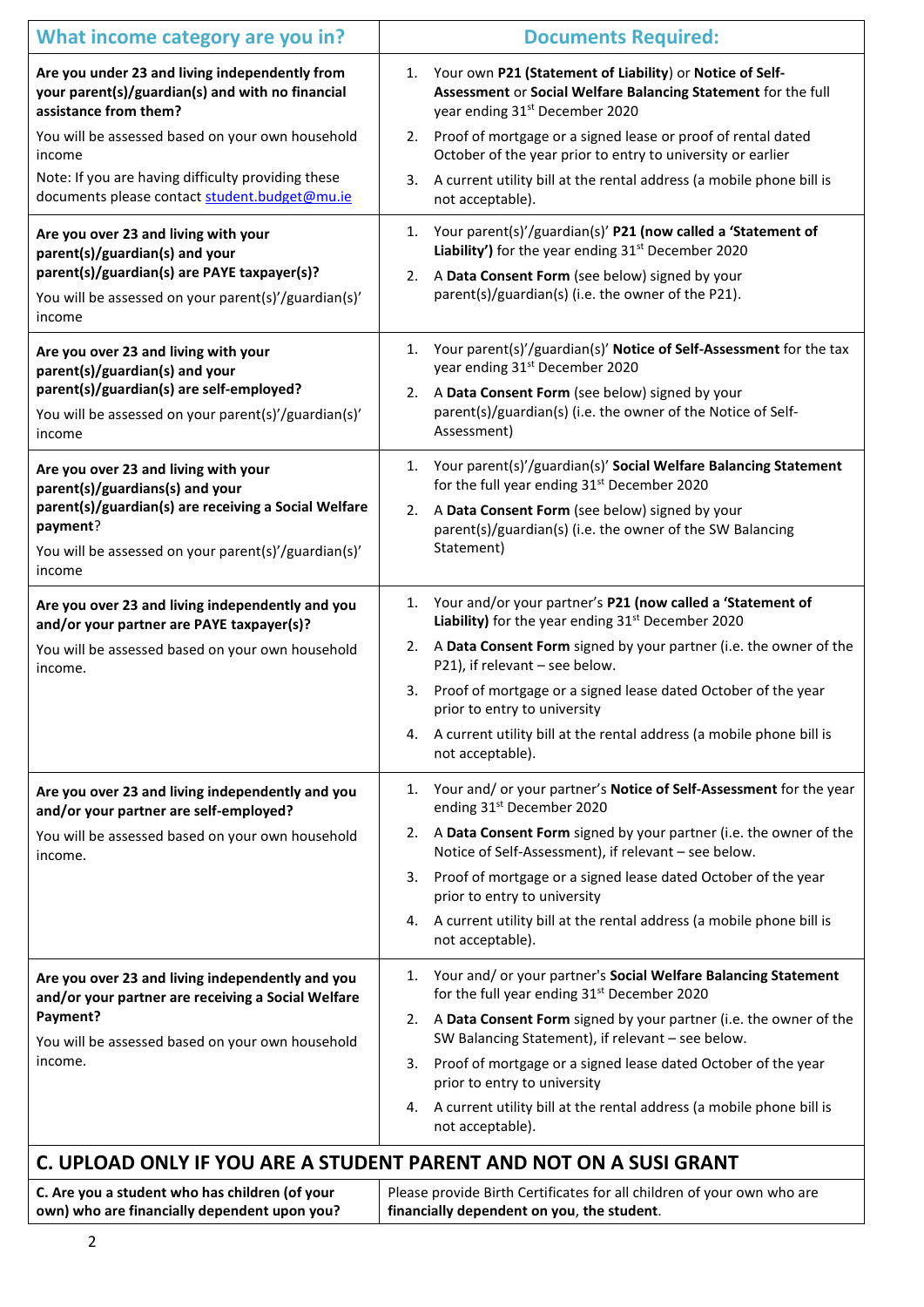### **IMPORTANT INFORMATION ABOUT YOUR DOCUMENTS**

- ❖ **Where do I get the household income documents?** The income earner can request online a **Statement of Liability** (previously known as a P21) if they are registered with Revenue's **PAYE** online service at [PAYE services.](https://www.revenue.ie/en/jobs-and-pensions/end-of-year-process/the-statement-of-liability.aspx) Registering with PAYE services and getting a P21 can take a few weeks. Otherwise, to get a **P21 (or 'Statement of Liability')** the income earner must get in touch with their [District Tax Office.](http://www.revenue.ie/en/contact/) A **Notice of Self- Assessment** is available from the Revenue Commissioners - the income earner must contac[t Revenue.](http://www.revenue.ie/)
- ❖ **I have to provide household income documents for 2019. But what if there has been a change in my/my family's circumstances in 2020?** If there has been a significant change in income since 2019, you should provide evidence of this change (i.e. P45, payslips, or social welfare documentation) and notify the Student Budgeting Advisor at [student.budget@mu.ie](mailto:student.budget@mu.ie) using Disability Scholarship in your email subject line.
- ❖ **What if I can't prove I'm living independently?** After you have completed the application form, you should email [student.budget@mu.ie](mailto:student.budget@mu.ie) using Disability Scholarship in your email subject line and explain your situation as regards your documents. Every effort will be made to assist you.
- ❖ **What if I'm still waiting for SUSI to deal with my application/my appeal?** You can upload your bank statements and let the Access Office know that you are waiting for an outcome from SUSI. Drop an email to [student.budget@mu.ie](mailto:student.budget@mu.ie) using Disability Scholarship in your email subject line and we will get back to you.
- ❖ **What if I'm running into delays in getting the required documents?** Your application cannot be progressed without the required documents so drop an email to [student.budget@mu.ie](mailto:student.budget@mu.ie) with Disability Scholarship in the email subject line and explain the issue. We may be able to help.

#### ❖ **Can I submit a P60 instead of a P21/Statement of Liability?**

In general, you must submit a P21. A P60 shows total earnings from one employer only and does not take account of any additional income, such as another job or a spouse's income. A P21 gives details of total household income, tax credits, tax reliefs and PAYE tax paid for a particular tax year. In exceptional circumstances, a P60 may be accepted. Please contact the Student Budgeting Advisor at [student.budget@mu.ie](mailto:student.budget@mu.ie) for more information, using Disability Scholarship in the email subject line.

❖ **What if I just can't get the household income documents?** You should contact the Student Budgeting Advisor at [student.budget@mu.ie](mailto:student.budget@mu.ie) for assistance, using Disability Scholarship in the email subject line. Every effort will be made to be as flexible as possible where there are exceptional circumstances leading to significant financial hardship.

#### ❖ **What about confidentiality?**

- You are provided with a secure link to upload your confidential documents online;
- Documents and data you provide are used for the purposes of your application for funding; you may be referred for other funding supports as a result of this application.
- Personal data collected as part of the application process may be processed for the purposes of coordinating, monitoring and evaluating the operation of this scholarship;
- This personal data may include special category data, including sensitive data such as socio-economic status, where you choose to share that data;
- The information provided for the application will be held securely by Maynooth University in line with Maynooth University data retention periods – for more information on data retention periods see **Maynooth [University Data Protection Policy](https://www.maynoothuniversity.ie/data-protection)**;
- Data protection rules are strictly observed in line with the **[Maynooth University Data Protection Policy](https://www.maynoothuniversity.ie/data-protection/data-protection-policy)**;
- The [Maynooth University Data Protection Office](https://www.maynoothuniversity.ie/data-protection) may be contacted with any data protection concerns: [dataprotection@mu.ie](mailto:dataprotection@mu.ie) Tel: 017086184.